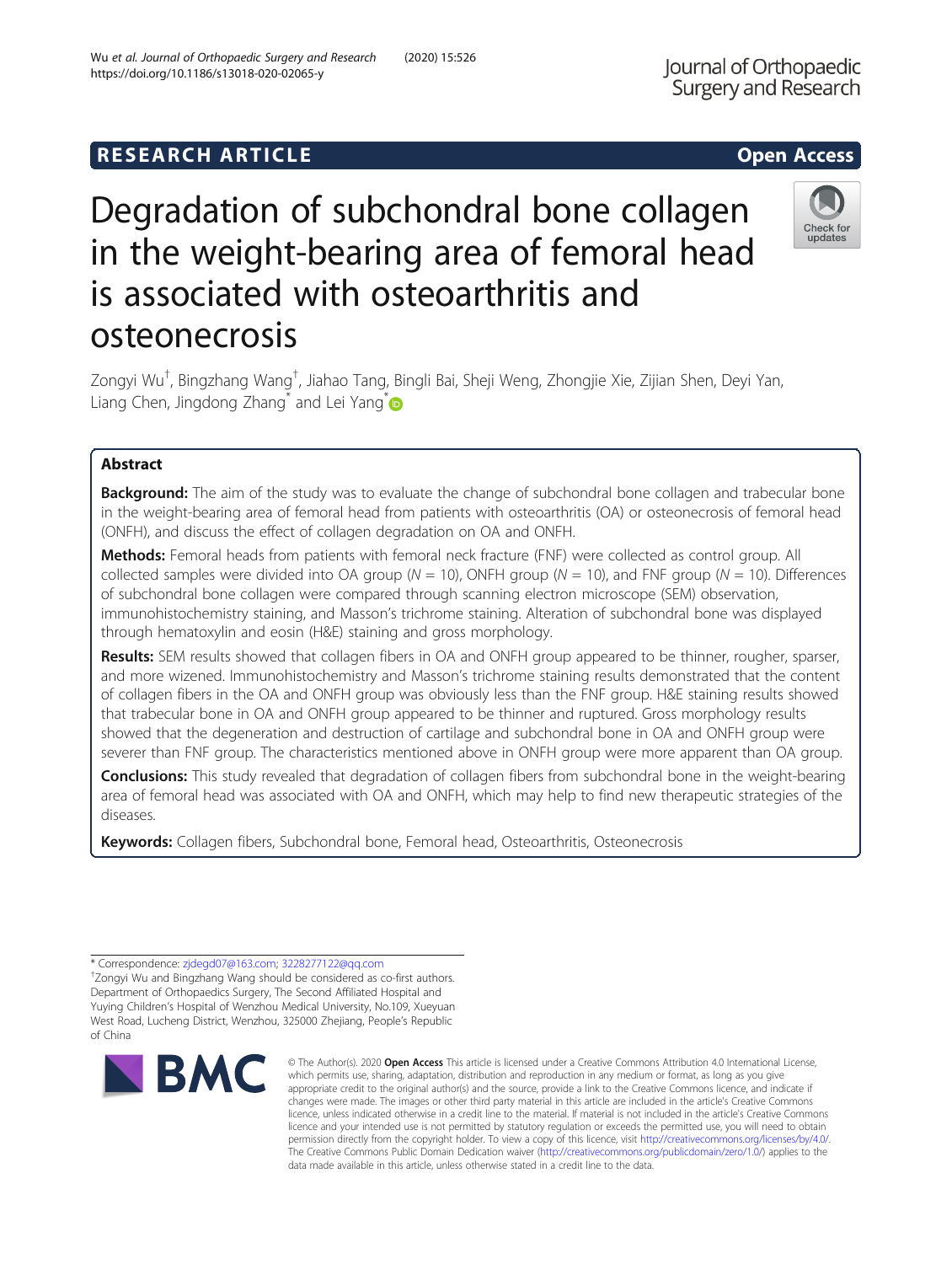# Background

Collagen fibers are the most abundant components of extracellular matrix (ECM) in connectives tissues such as bone and tendon and there is a tight equilibrium between degradation and formation of these proteins ensuring tissue health and homeostasis [\[1](#page-8-0)]. Abundant collagen fibrils form a three-dimensional network and provide strength as well as toughness for bone tissue, decreasing the occurrence rate of fracture and other diseases. It has been reported that trabeculae bone is full of type I collagen, and the collagen fibers are closely associated with the metabolism and biomechanics of trabeculae bone. Chipman SD et al. revealed in an animal experiment that mice with the type I collagen mutation oim present with fewer and thinner trabeculae in the femoral head compared with their wild-type counterparts [\[2\]](#page-8-0).

Osteoarthritis (OA) is a chronic disorder, characterized by the synovial inflammation and progressive degenerative changes of cartilage [\[3](#page-8-0), [4\]](#page-8-0). In healthy joints, collagen and proteoglycan are two major matrix components of articular cartilage, which function to cushion and distribute mechanical load uniformly to the whole. Articular chondrocytes maintain cartilage tissue homeostasis with a relatively low matrix turnover rate while resisting proliferation and terminal differentiation. However, at the cellular and molecular level of OA development, articular chondrocytes undergo significant alterations from their healthy homeostatic states to catabolic states. On the cellular level, OA is accompanied by proliferation of chondrocytes, hypertrophic differentiation of chondrocytes, reduction of collagen matrix deposition, remodeling and mineralization of the extracellular matrix, and apoptotic death of chondrocytes [[5\]](#page-8-0). In addition, injury to the articular cartilage over time led to changes in metabolism of chondrocytes and synovial cells such that inflammatory cytokines produced impair the chondrocytes ability to recover cartilage matrix [[6](#page-8-0)]. On the biochemical level, the uncontrolled production of matrix-degrading enzymes, including matrix metalloproteinases and aggrecanases, results in the destruction of cartilage matrix [[7](#page-8-0)]. Moreover, the change of subchondral bone structure is also one of the characteristics of the disease [\[5](#page-8-0)]. Several studies have demonstrated that the changes of subchondral bone may be an important etiological element in the development of OA [[8](#page-8-0)–[10](#page-8-0)], and animal experiments found that morphological changes in the subchondral bone prior to articular cartilage manifestations  $[11–13]$  $[11–13]$  $[11–13]$  $[11–13]$ . Moreover, the influence of subchondral bone and articular cartilage seems to be interactive. According to the view of Mansell J P, loss of articular cartilage may alter load distribution and/or intensity of subchondral bone, which may in turn modulate certain metabolic processes as well as bone turnover [[14](#page-8-0)]. Osteonecrosis of femoral head (ONFH) is a progressive disease due to decreased vascular supply to the subchondral bone of the femoral head, leading to death of osteocyte, degeneration, and necrosis of subchondral bone and eventually collapse of femoral head [\[15,](#page-8-0) [16](#page-8-0)]. Disruption of the mineralized collagen compromises the quality of bone tissue, leading to increased bone fragility [\[17,](#page-8-0) [18\]](#page-8-0).Besides, articular cartilage impairment is also involved in the disease, which may be another factor that accelerate the damage of collagen fibers under articular cartilage. It can be inferred that the alteration of collagen fibers in the subchondral bone is prominent especially in the weightbearing area of femoral head. Therefore, the impairment of subchondral bone collagen is one of the key reasons that account for the occurrence and development of OA and ONFH. Although both ONFH and OA are accompanied by subchondral bone damage, the mechanism of injury is different. In ONFH, degeneration and necrosis of subchondral bone are associated with decreased vascular supply, while in OA, subchondral bone damage may be affected by degeneration of articular cartilage and its own microfractures [\[19\]](#page-8-0). Consequently, there may be differences in the alteration of collagen fibers in subchondral bone tissue between ONFH and OA. A well cognition about the alteration of collagen fibers from subchondral bone in the weight-bearing area is helpful to better understand the diseases and may offer more possibility to the therapy of the diseases. Hence, the study was designed to investigate the differences of subchondral bone collagen and trabecular bone among patients with OA, ONFH, or femoral neck fracture (FNF) through scanning electron microscope (SEM) observation, immunohistochemistry staining, Masson's trichrome staining, hematoxylin and eosin (H&E) staining, and gross morphology observation.

#### Methods

# Sample collection

Femoral heads were collected from patients that underwent total hip arthroplasty (THA) because of OA, ONFH, or FNF during 2018 in our hospital. The age of the patients involved in the study ranged from 60 to 70 years old. All the samples were collected from patients diagnosed only one of the diseases mentioned above. For patients involved in the study, the bone mineral density (BMD) (T-score) of contralateral hip was between − 2.5 and − 1, which means all the participants were osteopenic. Patients diagnosed with osteoporosis were excluded. Femoral heads with previous surgeries, other diseases, or from patients with pathological fracture were also excluded from the study. After screening, a total of thirty samples were involved in the study and were marked as OA group ( $N = 10$ ), ONFH group ( $N = 10$ ), and FNF group ( $N = 10$ ). The work has been carried out in accordance with the Declaration of Helsinki (1964) and was approved by the Ethics Committee of the university.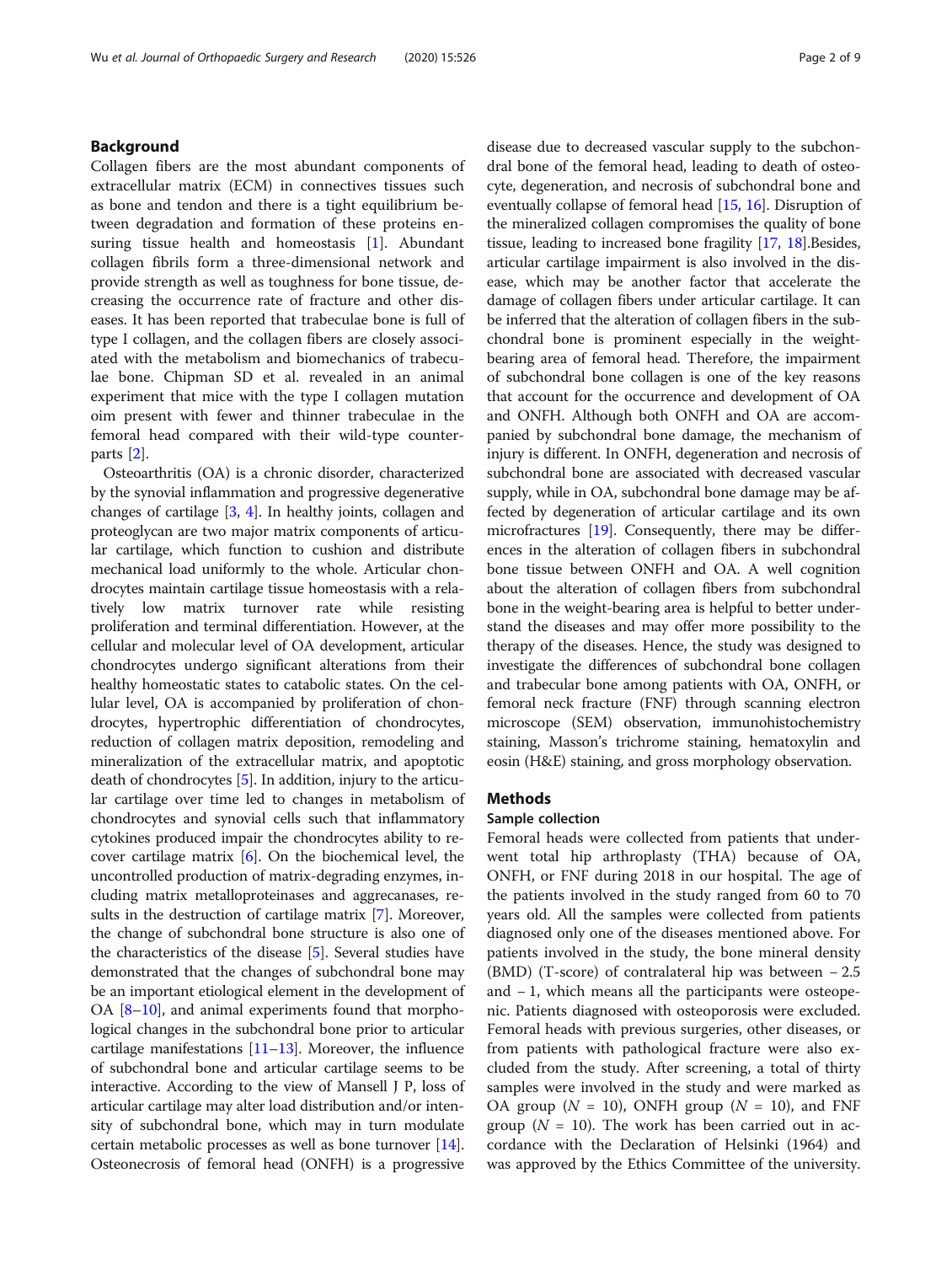<span id="page-2-0"></span>(Ethical protocol number: 2017 Clinical Research Ethics Approval No.18). Written informed consents were obtained from all participants.

#### Sample preparation

Samples were sent to laboratory right away after surgery and washed by deionized water to clean the blood, synovial fluid, and other tissues. Then, the samples were stored in a deep cryogenic freezer at − 80 °C. In order to obtain the subchondral bone for SEM and histology study, weight-bearing area measured 7 mm below the articular surface was sliced by band saw. Then, subchondral bone with the cartilage was obtained using a biological punch with a diameter of 5 mm. Subchondral bone with a diameter of 5 mm and a thickness of 1 mm was obtain subsequently (Fig. 1). The position of weightbearing area and process of sample preparing was conducted based on previous studies [\[14](#page-8-0), [20](#page-8-0), [21\]](#page-8-0). Every femoral head sampled one specimen located in the center of the weight-bearing area. After that, the samples were fixed in 4% paraformaldehyde for 48 h to ensure complete tissue fixation and then decalcified in 10% ethylenediaminetetraacetic acid (EDTA); the EDTA solution was changed twice a week for 4 weeks.

## SEM observation

Before SEM observation, frozen section was performed to cut the surface produced by band saw in order to obtain an observation surface that was less of mechanical damage. After washed by phosphate-buffered saline (PBS), the samples were dehydrated in a series of graded concentration of ethanol from 70 to 100% and soaked in tert-butyl alcohol. Lyophilization was performed with a vacuum freeze drier (Christ Delta 2-24 LSC, Osterode, Germany) subsequently. Then the samples were Au sputter-coated (Eiko VX-10, Tokyo, Japan) and examined under SEM (S-3000N, HITACHI, Japan). In order to obtain more data and decrease error, five observation points were set (Fig. 1c). The diameter of collagen fibers and gap between collagen fibers were measured by ImageJ (version 1.8.0). Then, the mean values were calculated and compared in histograms.

# Immunohistochemistry staining and Masson's trichrome staining

In order to compare the differences of collagen fibers among different groups, samples which had been decalcified in EDTA were dehydrated through a graded alcohol series and embedded in paraffin. The orientation and alignment of samples were carefully considered during paraffin embedding. Tissue sections in 6 μm thickness were mounted on glass slides and subjected to immunohistochemistry staining of type I collagen and Masson's trichrome staining. In immunohistochemical staining, the trypsin (0.25%, T1350, Solarbio, Beijing, China) was first used to repaired antigen, and then bull serum albumin (3%, G5001, Servicebio, Wuhan, China) was used to seal tissue for 30 min. The primary antibody was rabbit anti-human collagen I antibody (1:1000, G11022-1, Servicebio, Wuhan, China). Tissue sections were incubated with first antibody overnight. Then HRP goat anti-rabbit secondary antibody (1:200, G23303, Servicebio, Wuhan, China) was added and incubated for 50 min. DAB chromogen (K5007, Dako) was used to visualize antibody labelling. In Masson's trichrome staining, the tissue sections were first soaked in hematoxylin dye solution for 10 min, and then washed with distilled water. Then ponceau magenta dye solution was used to dip the tissue for 10 min. Finally, the tissue sections were soaked in aniline blue dye solution for 2 min. The above staining solutions were all from Masson's trichrome staining kit (G1340, Solarbio, Shanghai, China). Examination under a microscopic light by using an Olympus DP71 microscope (Olympus Co., Japan) was held subsequently. The percentage of type I collagen in immunohistochemical staining and collagen fibers in Masson's trichrome staining were measured by ImageJ (version 1.8.0). We set up five observation points (Fig. 1c) to reduce the error, then calculated the mean values and compared them in histograms.

#### H&E staining

In order to compare the differences of trabecular bone among three groups, H&E staining was performed. Briefly, after decalcified in EDTA, samples were dehydrated through a graded alcohol series and then embedded in paraffin. Serial sections with a thickness of  $4 \mu m$ 

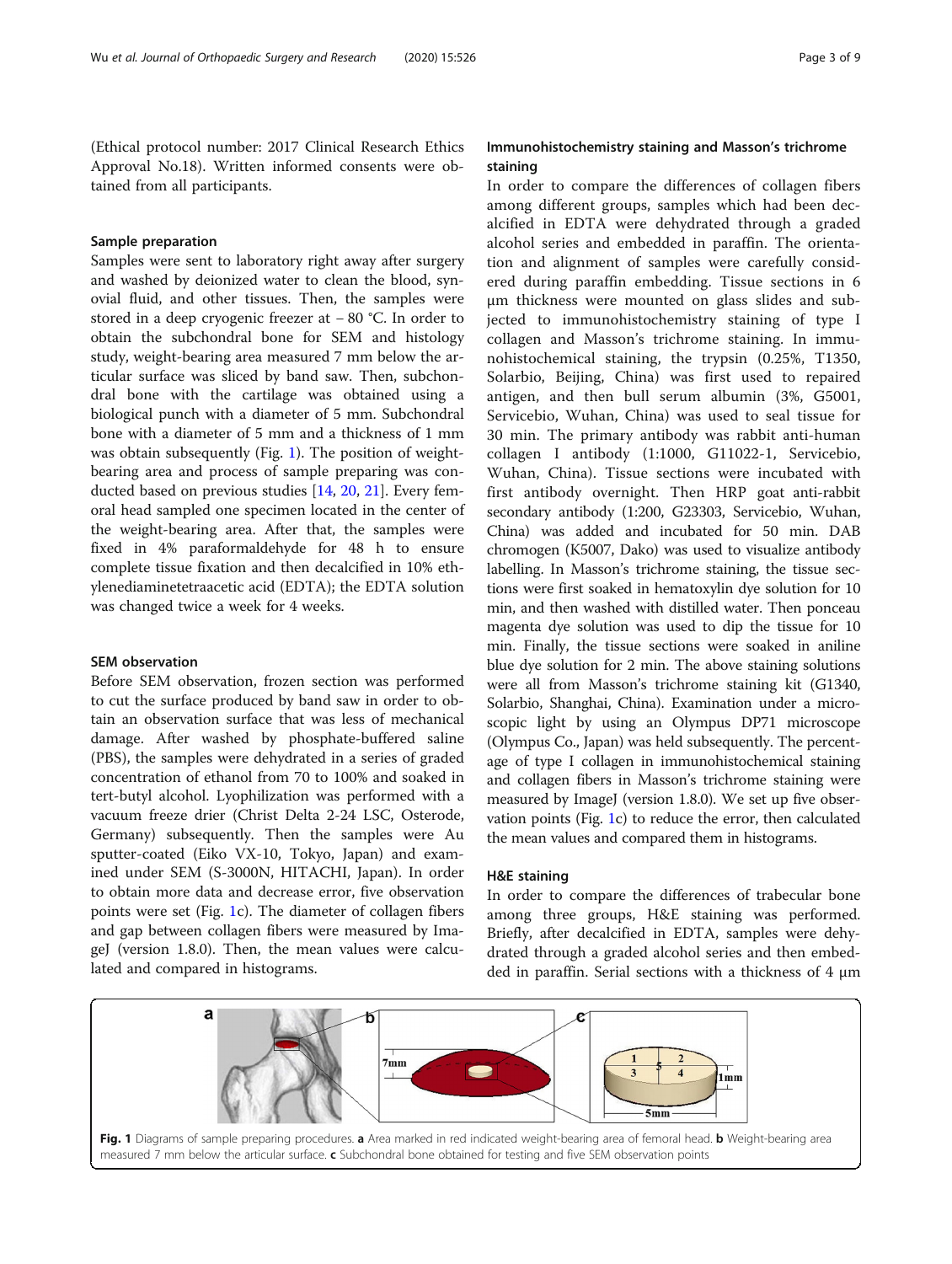|                                                            | FNF group $(n = 10)$               | OA group $(n = 10)$                          | ONFH group $(n = 10)$                    | P value<br>0.843 |  |
|------------------------------------------------------------|------------------------------------|----------------------------------------------|------------------------------------------|------------------|--|
| Age                                                        | $62~10$ (65.4 $\pm$ 2.76)          | $60\sim$ 70 (64.6 ± 3.10)                    | $60 - 69$ (64.9 ± 2.88)                  |                  |  |
| Gender(male/female)                                        | 4/6                                | 7/3                                          | 6/4                                      | 0.531            |  |
| BMD(T-score)                                               | $-2.3 - 1.1$<br>$(-1.83 \pm 0.41)$ | $-2.4 \sim -1.4$<br>$(-1.78 \pm 0.32)$       | $-24 - 12$<br>$(-1.82 \pm 0.40)$         | 0.957            |  |
| Left/Right BMI<br>7/3<br>19.26~25.08<br>$(22.40 \pm 2.55)$ |                                    | 5/5<br>$20.18 - 25.30$<br>$(23.15 \pm 2.09)$ | 6/4<br>18.94~24.21<br>$(22.05 \pm 2.15)$ | 0.893<br>0.458   |  |

<span id="page-3-0"></span>

|  |  |  |  |  | Table 1 Comparison of baseline characteristics in three groups |  |  |  |
|--|--|--|--|--|----------------------------------------------------------------|--|--|--|
|--|--|--|--|--|----------------------------------------------------------------|--|--|--|

FNF femoral neck fracture, OA osteoarthritis, ONFH osteonecrosis of femoral head, BMD bone mineral density, BMI body mass index  $p < 0.05$ 

were cut and mounted on polylysinecoated microscope slides. H&E staining (Solarbio, Shanghai, China) was performed subsequently according to manufacturer's protocol and finally an examination under a microscopic light by using an Olympus DP71 microscope (Olympus Co., Japan) was held. We calculated the mean values of the percentage of trabecular bone in five observation points (Fig. [1c](#page-2-0)) with ImageJ (version 1.8.0) and compared them in histograms.

#### Gross morphology of subchondral bone

In order to show the macroscopical differences of subchondral bone among the groups, gross morphology of subchondral bone was displayed. Briefly, femoral head was split in half along the coronal plane. Subchondral bone in the weight-bearing area was obtained by band saw and photographs of the subchondral bone were displayed finally.

#### Statistical analysis

Baseline characteristics including age, gender, BMD (Tscore), surgical side, and body mass index (BMI) among three groups were compared by SPSS software (version 18.0, by one-way ANOVA or Chi-squared Test). For SEM results, data about the diameter of collagen fibers and gap between collagen fibers was measured by ImageJ (version 1.8.0) and expressed as mean ± SD. Besides, ImageJ was used for quantitative analysis of staining results. Statistical analyses were conducted using Graph-Pad Prism software (version 5.0, by one-way ANOVA and Dunnett's post hoc test or Tukey's post hoc test). Statistical significance was considered at  $p < 0.05$ .

# Results

# Baseline characteristics of the patients

According to the inclusion criteria and exclusion criteria mentioned above, 10 samples were collected for each group, and a total of 30 samples (30 patients) were

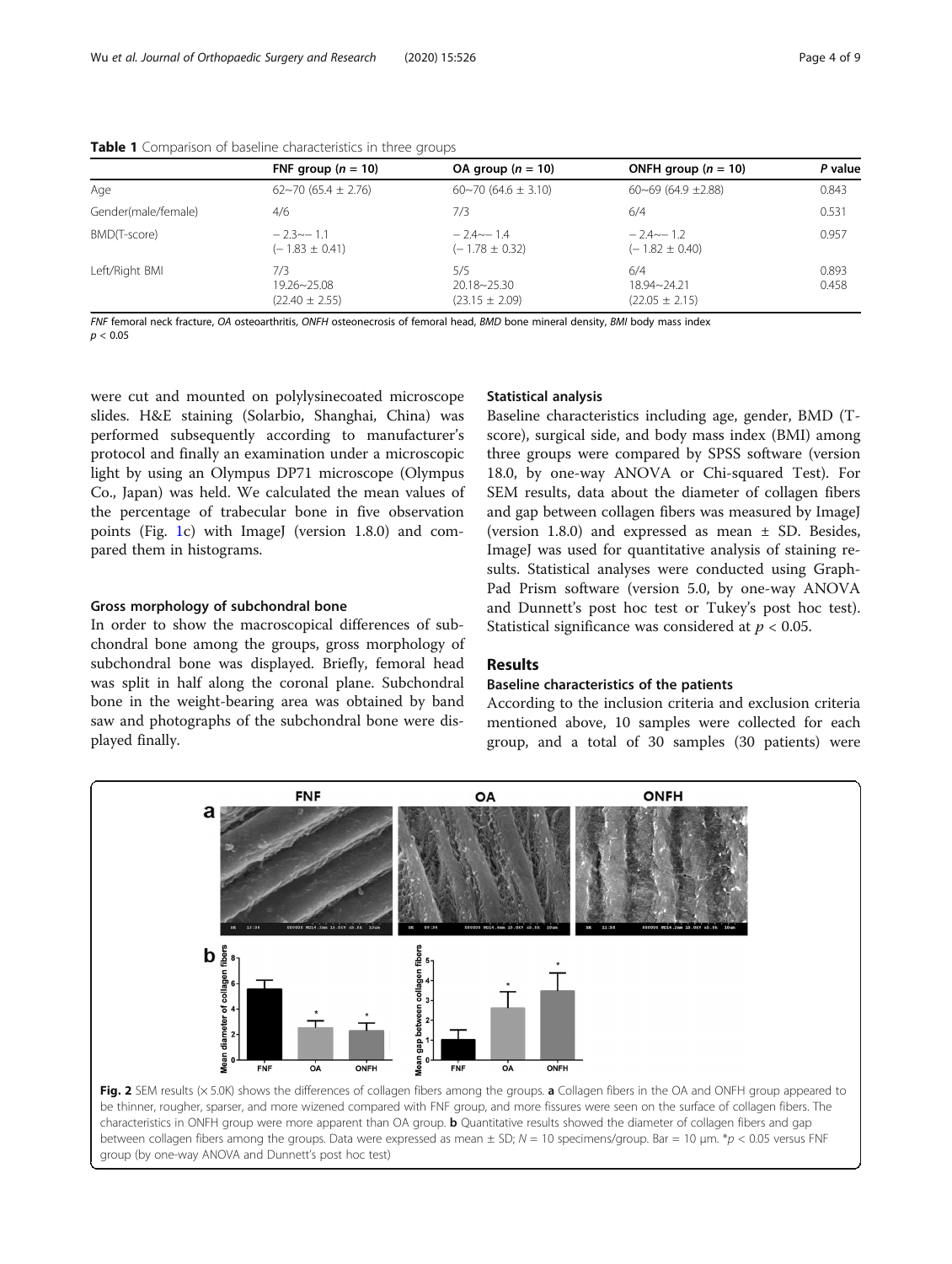<span id="page-4-0"></span>involved in the study. Baseline characteristics of the patients were showed in Table [1](#page-3-0). The age in FNF group ranged from 62~70 years, and the average age was 65.4  $\pm$  2.76 years. In OA group, the age ranged from 60~70 years, and the average age was  $64.6 \pm 3.10$  years. In ONFH group, the age ranged from 60~69 years, and the average age was  $64.9 \pm 2.88$  years ( $p = 0.843$ ). There were 4 male patients and 6 female patients in FNF group. In OA group, there were 7 male patients and 3 female patients. In ONFH group, there were 6 male patients and 4 female patients ( $p = 0.531$ ). The mean BMD (T-score) of contralateral hip according to DEXA was − 1.83 ± 0.41 (ranged from − 2.3~− 1.1) in FNF group. In OA group, the mean BMD (T-score) was  $-1.78 \pm 0.32$ (ranged from  $-2.4$   $\sim$  - 1.4). Whereas, it was  $-1.82 \pm 0.40$ (ranged from  $-2.4$   $\sim$  - 1.2) in ONFH group ( $p = 0.957$ ). In FNF group, the number of left femoral head was 7 and the number of right femoral head was 3. The number was equal in OA group. In ONFH group, the number of left femoral head and right femoral head was 6 and 4, respectively ( $p = 0.893$ ). The mean BMI in FNF group was  $22.40 \pm 2.55$  (ranged from  $19.26 \times 25.08$ ). In OA group, the mean BMI was  $23.15 \pm 2.09$  (ranged from 20.18~25.30). In ONFH group, the mean BMI was 22.05  $\pm$  2.15 (ranged from 18.94~24.21) ( $p = 0.458$ ).

# SEM observation

SEM observation results clearly showed collagen fibers in the trabecular bone among the groups. Along with the orientation of trabecular bone, the arrangement of collagen fibers was parallel approximately. However, differences were observed when the observation field was further magnified. Collagen fibers in the OA and ONFH group were thinner and seemed to be more wizened, while collagen fibers in the FNF group appeared to be thicker and seemed to be plumper. The surface of collagen fibers in the OA and ONFH group was rougher compared with FNF group, and more fissures were seen on the surface of collagen fibers in the OA and ONFH group, while the surface of collagen fibers in the FNF



Striature result can be found in the OA group, but can hardly be seen in the ONFH group. c Quantitative results showed the percentage of type I collagen in immunohistochemical staining among the groups. d Quantitative results showed the percentage of collagen fibers in Masson's trichrome staining among the groups. Data were expressed as mean  $\pm$  SD;  $N = 10$  specimens/group. Bar = 100 µm.  $*p < 0.05$  versus FNF group, #p < 0.05 versus OA group (by one-way ANOVA and Tukey's post hoc test)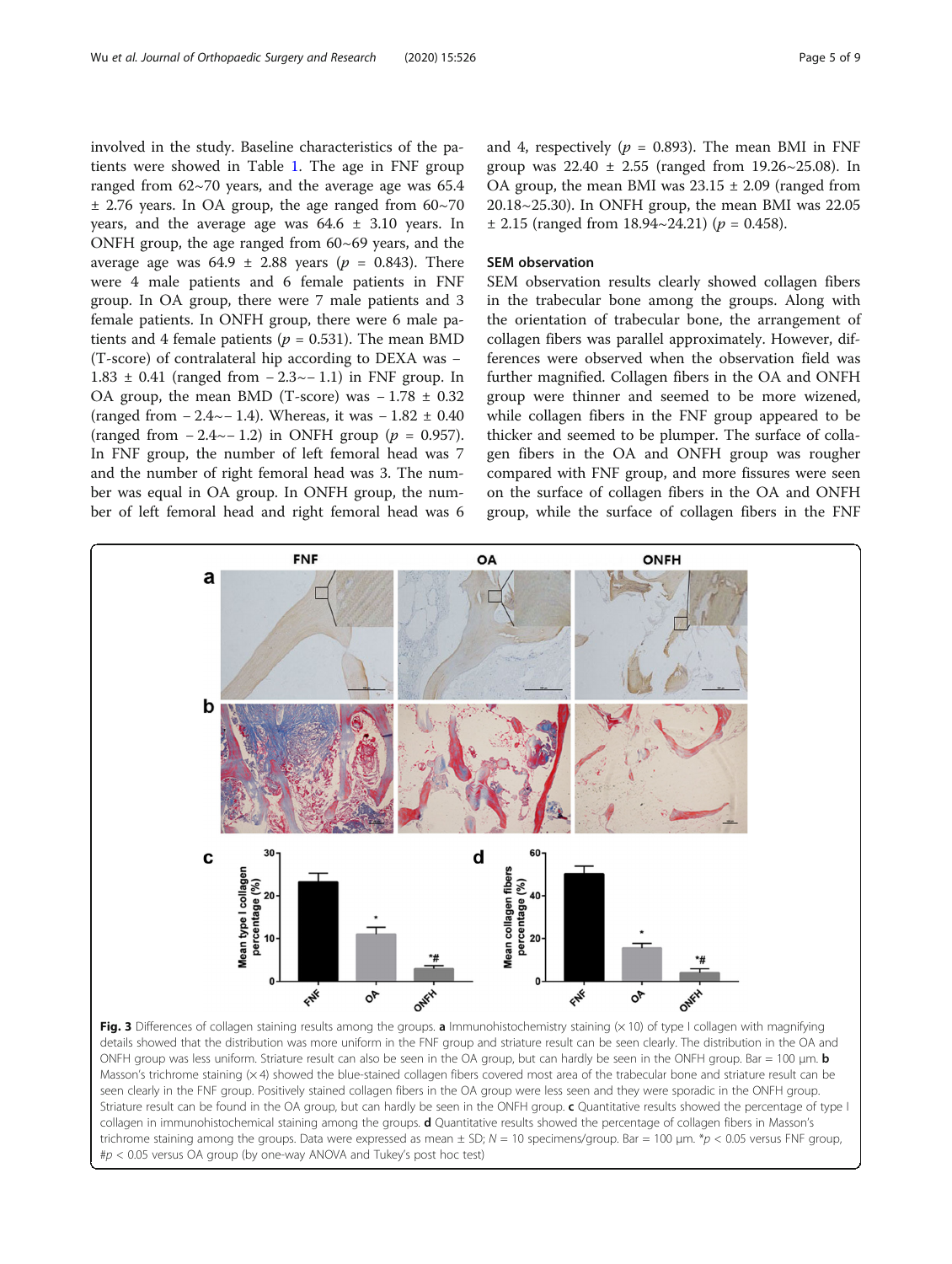<span id="page-5-0"></span>group seemed to be smoother. The arrangement of collagen fibers in the OA and ONFH group was sparser compared with FNF group. The characteristics mentioned above in ONFH group were more apparent than OA group (Fig. [2a](#page-3-0)). Quantitative results (Fig. [2](#page-3-0)b) showed that the diameter of collagen fibers in the ONFH group was  $2.3 \pm$ 0.58 μm and it was  $2.5 \pm 0.51$  μm in the OA group, while the diameter of collagen fibers in the FNF group was  $5.6 \pm$ 0.67 μm. The differences of OA and ONFH group were statistically significant ( $p < 0.05$ ) compared with FNF group respectively. The gap between collagen fibers in the ONFH group was  $3.5 \pm 0.86$  μm and it was  $2.6 \pm 0.78$  μm in the OA group, while the gap between collagen fibers in the FNF group was  $1.0 \pm 0.46$  µm. The differences of OA and ONFH group were statistically significant ( $p < 0.05$ ) compared with FNF group respectively.

# Immunohistochemistry staining and Masson's trichrome staining

Immunohistochemistry staining and Masson's trichrome staining displayed the differences of collagen fibers among the groups (Fig. [3\)](#page-4-0). Immunohistochemistry staining of type I collagen with magnifying details confirmed that type I collagen distributed throughout the area of trabecular bone. The distribution in the FNF group was more uniform and striature result of type I collagen arrangement can be seen clearly. However, the distribution in the OA and ONFH group was less uniform. Striature result can also be seen in the OA group, but was not as apparent as the result in FNF group. In the ONFH group, striature result can hardly be seen and the distribution of type I collagen seemed to be most irregular among the three groups. Quantitative results (Fig. [3c](#page-4-0)) of the percentage of type I collagen in immunohistochemical staining showed that the differences of OA and ONFH group were statistically significant ( $p < 0.05$ ) compared with FNF group respectively. The differences between OA and ONFH group were statistically significant ( $p < 0.05$ ). Following Masson's trichrome staining, blue-stained collagen was seen among the three groups. In the FNF group, collagen fibers covered most area of the trabecular bone and similar with immunohistochemistry staining, striature result can be seen clearly. However, positively stained collagen in the OA and ONFH group was less seen compared with FNF group. Striature staining result in the OA group still can be found but was less seen compared with FNF group. Positively stained collagen in the ONFH group appeared to be sporadic and striature result can hardly be seen. Quantitative results (Fig. [3](#page-4-0)d) showed that the percentage of collagen fibers in OA and ONFH group was less than FNF group, with statistical differences ( $p < 0.05$ ). And there were significant differences between OA group and ONFH group ( $p < 0.05$ ).

#### H&E staining

H&E staining results clearly displayed the differences of trabecular bone among the three groups (Fig. 4). It was

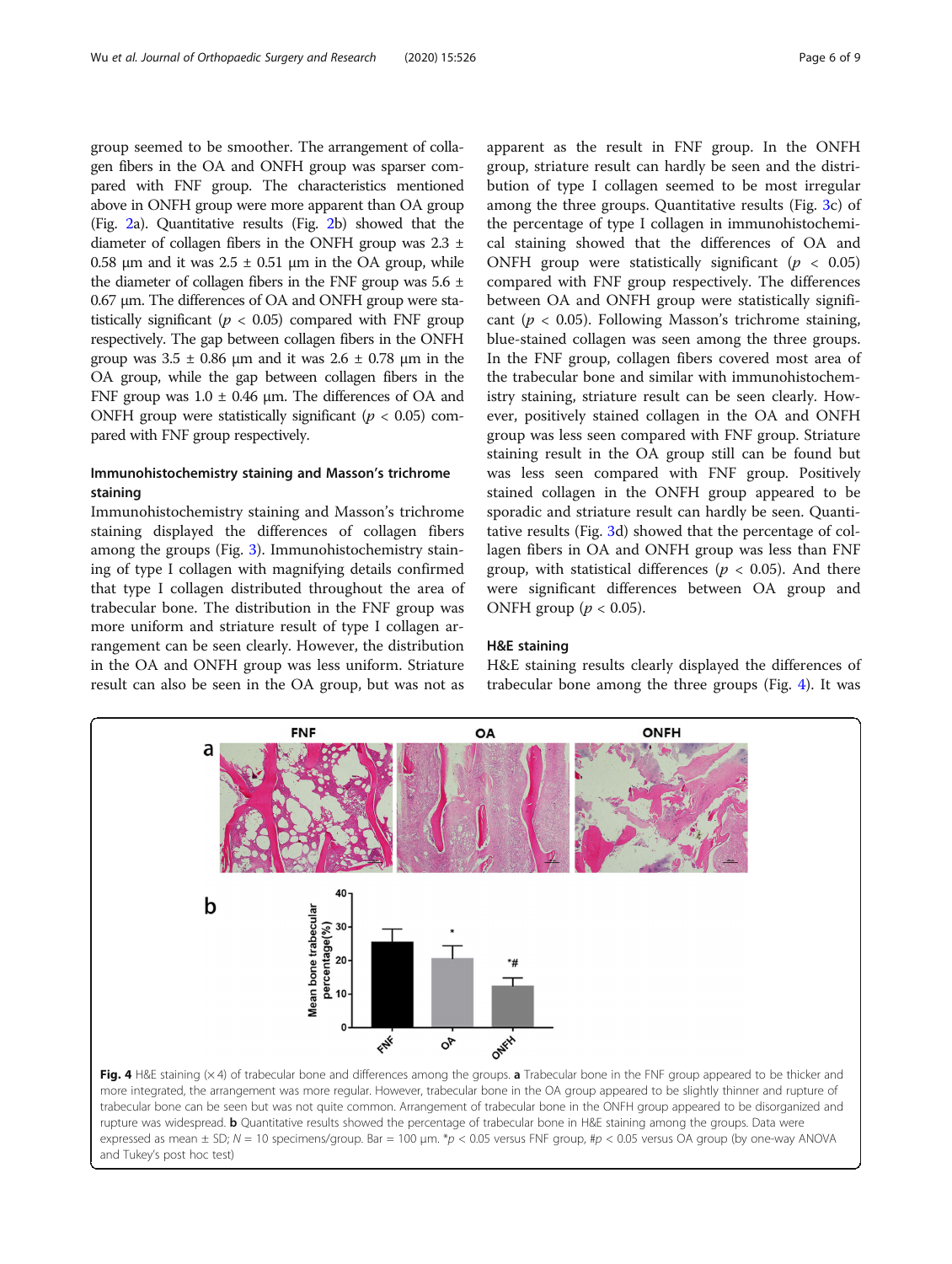obvious that trabecular bone in the FNF group appeared to be thicker and more integrated, and the arrangement was more regular. Trabecular bone in the OA group appeared to be slightly thinner than FNF group. Rupture of trabecular bone can be seen but was not quite common. In the ONFH group, the arrangement of trabecular bone appeared to be disorganized and rupture of trabecular bone was widespread. Quantitative results (Fig. [4](#page-5-0)b) showed that the percentage of trabecular bone in FNF group was larger than OA and ONFH group, with significant differences ( $p < 0.05$ ). Meanwhile, the differences between OA and ONFH group were statistically significant ( $p < 0.05$ ).

#### Gross morphology of subchondral bone

Gross morphology of subchondral bone in the FNF group appeared to be compact and integrated. However, alteration of the structure appeared in the OA and ONFH group. Although the destruction of trabecular bone was seen in the OA group, the structure of trabecular bone arrangement was still reserved. In the ONFH group, the destruction of subchondral bone was severest, and the arrangement of trabecular bone appeared to be structureless. Besides, cartilage in the FNF group was thicker, while it was thinner in the OA group with part of region destroyed. Cartilage in the ONFH group was thinnest and the damage was severest (Fig. 5).

# **Discussion**

Type I collagen, as a structural protein, is the major organic component in bone matrix [\[22](#page-8-0)]. Collagen fibers provide a stable template for mineralization, and are important to the specific structure formation of bone. The matrices properties of collagen fibers such as tensile strength and viscoelasticity are indispensable for bone to better exert biological function. The reduction of subchondral bone collagen of femoral head may indicate an increased risk of facture as well as cartilage degeneration, leading to OA and ONFH. Besides the mechanical effect, collagen fibers were found to participate in some

biochemistry and cytobiology process, influencing the metabolism of bone. Boraschi-Diaz et al. reported that osteoclast differentiation from murine bone marrow precursor is affected by type I collagen and its degradation products. Besides, the effect was found to be dosedependent [\[23\]](#page-8-0). Procollagen type I N-terminal propeptide (P1NP) and serum C-terminal telopeptide of type I collagen (s-CTX) are two serum indexes indicating the condition of bone formation and bone resorption respectively. The International Osteoporosis Foundation (IOF) and the International Federation of Clinical Chemistry and Laboratory Medicine (IFCC) recommend the use of P1NP and s-CTX as reference analytes for bone turnover markers in clinical studies [\[24\]](#page-8-0), which also reveal the relationship of collagen fibers and osteoporosis. Thus, the formation and degradation of collagen fibers may affect the occurrence and development of some diseases. Understanding the alteration of collagen fibers in specific diseases may offer new therapeutic strategies.

In this study, differences of collagen fibers from subchondral bone in the weight-bearing area of femoral head from patients with OA, ONFH, or FNF were compared. Collection of femoral head could not be finished in a short time because of the inclusion criteria and exclusion criteria. So the samples were stored in a deep cryogenic freezer at − 80 °C for batch processing. Now that all samples have been freeze processed, the influence of the process on collagen between three groups can be ignored. Similarly, in order to avoid the effect of osteoporosis, all patients involved in the study were osteopenic (− 2.5<T-score<− 1). The results of the study were displayed in the order from microcosmic to macroscopical to show the relationship of collagen fibers alteration and the diseases. SEM observation was performed primarily. Then, immunohistochemical staining and Masson's trichrome staining were performed. Differences of collagen fibers were compared based on the experiments mentioned above. H&E staining was carried out to display the differences of trabecular bone subsequently. Finally, gross morphology of the samples was

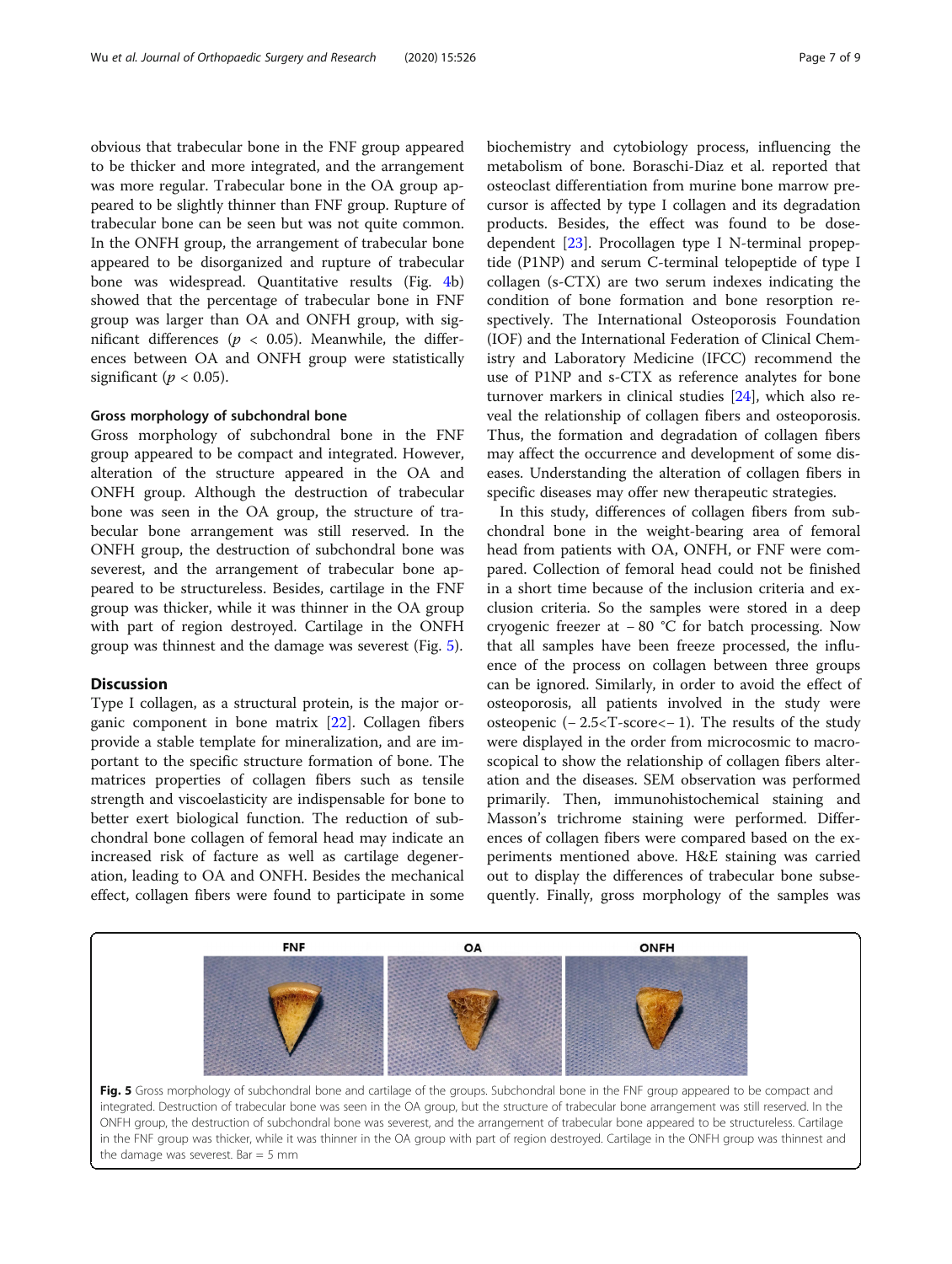shown to display the macroscopical differences of the femoral heads. SEM results found that collagen fibers in the OA and ONFH group appeared to be thinner, rougher, sparser, and more wizened. The change in ONFH group was more apparent than OA group, which correspond to the fact that the damage of subchondral bone was usually severer in ONFH patients than OA patients. The degradation of collagen fibers in the weightbearing area decreased the mechanical strength of subchondral bone. Large necrosis and collapse of subchondral bone may eventually lead to secondary osteoarthritis [[25,](#page-8-0) [26\]](#page-8-0). Furthermore, it has been reported that the biomarkers of the bone remodeling changed at the early preclinical stage of ONFH and correlated with the severity of the pathological process [\[27](#page-8-0)]. Bone remodeling is necessary to maintain bone homeostasis through resorption of damaged bone and subsequent replacement of new bone [\[28\]](#page-8-0). Therefore, bone remodeling is regarded as one of the approaches to repair the damaged subchondral bone in patients with ONFH. The degradation products of collagen fibers were found to inhibit the differentiation of osteoclast [[23\]](#page-8-0), which participates in the bone resorption, and therefore, lead to the damage of bone remodeling and progress of ONFH. The results in OA group of our study were coincident with previous report that the metabolism of collagen fibers is increased within osteoarthritic femoral heads, especially within the subchondral zone. Besides, Blair-Levy J M et al. reported that altered architecture of the underlying subchondral bone may lead to progressive destruction of articular cartilage and defect of type I collagen would lead to rapidly progressive osteoarthritis [\[29\]](#page-8-0). The degradation of collagen fibers in OA patients was also verified in biochemical method that matrix metalloproteinase-2(MMP-2) was found increased in the subchondral bone of osteoarthritic hips. MMP-2 has been described as a marker of collagen degradation and remodeling in several connective tissues [\[30](#page-8-0)–[32\]](#page-8-0). Moreover, considerable evidence indicates the presence of channels and fissures between cartilage and bone, providing a route for biologic signals between these compartments [\[33](#page-8-0)–[35\]](#page-8-0). Therefore, subchondral bone and cartilage should be considered as an interdependent functional unit. Increased metabolism of collagen fibers leads to an imbalance between collagen and noncollagen protein synthesis, and then an increase of bone volume without a concomitant increase of bone mineralization, which result in a decrease of bone quality.

Now that the degradation of collagen fibers is closely related to the happen and progress of OA and ONFH. Studies focus on the prevention of collagen degradation and facilitation of collagen regeneration may be of great significance. Icaritin was found to inhibit collagen degradation-related factors and facilitate collagen accumulation [\[36\]](#page-8-0). And fibroblast growth factor 18 (FGF18) was found to increase collagen deposition [\[37](#page-8-0)]. Genes such as mothers against decapentaplegic homolog (Smad) family (Smad1-4), bone morphogenetic proteins and their receptors (Bmp2, Bmp3, Bmpr1α, and Bmpr1β), and matrix metalloproteinases (MMP2, -9, and-10) are associated with collagen biology, transcriptional control, and bone mineral metabolism, which may be the therapeutic target of collagen degradation [\[38](#page-8-0)]. Stem cell transplantation is another meaningful technique that is expected to serve as a new method in the treatment of ONFH [\[39](#page-8-0)]. Whether the technique is also valuable in the treatment of collagen degradation and the possible mechanism needs further in-depth study.

# Conclusion

Collagen fibers provide a stable template for mineralization and mechanical support of subchondral bone and take part in some biochemistry and cytobiology process, influencing the metabolism of bone. The Degradation of collagen fibers from subchondral bone in the weight-bearing area of femoral head leads to the destruction of trabecular bone, even the collapse of subchondral bone, which was associated with the occurrence and progress of OA and ONFH. Studies focus on the prevention of collagen degradation and facilitation of collagen regeneration may promote the prophylaxis and treatment of OA and ONFH.

#### Abbreviations

OA: Osteoarthritis; ONFH: Osteonecrosis of femoral head; FNF: Femoral neck fracture; SEM: Scanning electron microscope; H&E: Hematoxylin and eosin; ECM: Extracellular matrix; THA: Total hip arthroplasty; BMD: Bone mineral density; EDTA: Ethylenediaminetetraacetic acid; PBS: Phosphate-buffered saline; BMI: Body mass index; P1NP: Procollagen type I N-terminal propeptide; s-CTX: Serum C-terminal telopeptide of type I collagen; IOF: International Osteoporosis Foundation; IFCC: International Federation of Clinical Chemistry and Laboratory Medicine; MMP-2: Matrix metalloproteinase-2; FGF18: Fibroblast growth factor 18

#### Acknowledgements

Not applicable.

#### Authors' contributions

ZW, BW, BB, and ZX designed the study. ZW wrote the manuscript. BW, JT, SW, and ZS collected and analyzed the data. LC, JZ, and LY reviewed and edited the manuscript. DY revised the language. The authors read and approved the final manuscript.

#### Funding

This study was supported by the National Natural Science Foundation of China [grant numbers 81772348]; the National Science Technology Department of Zhejiang Province [grant numbers 2016C37122]; and the National Key Research and Development Program of China [grant numbers 2017YFB1304200].

#### Availability of data and materials

The data and materials supporting the conclusions of this article are included within the article.